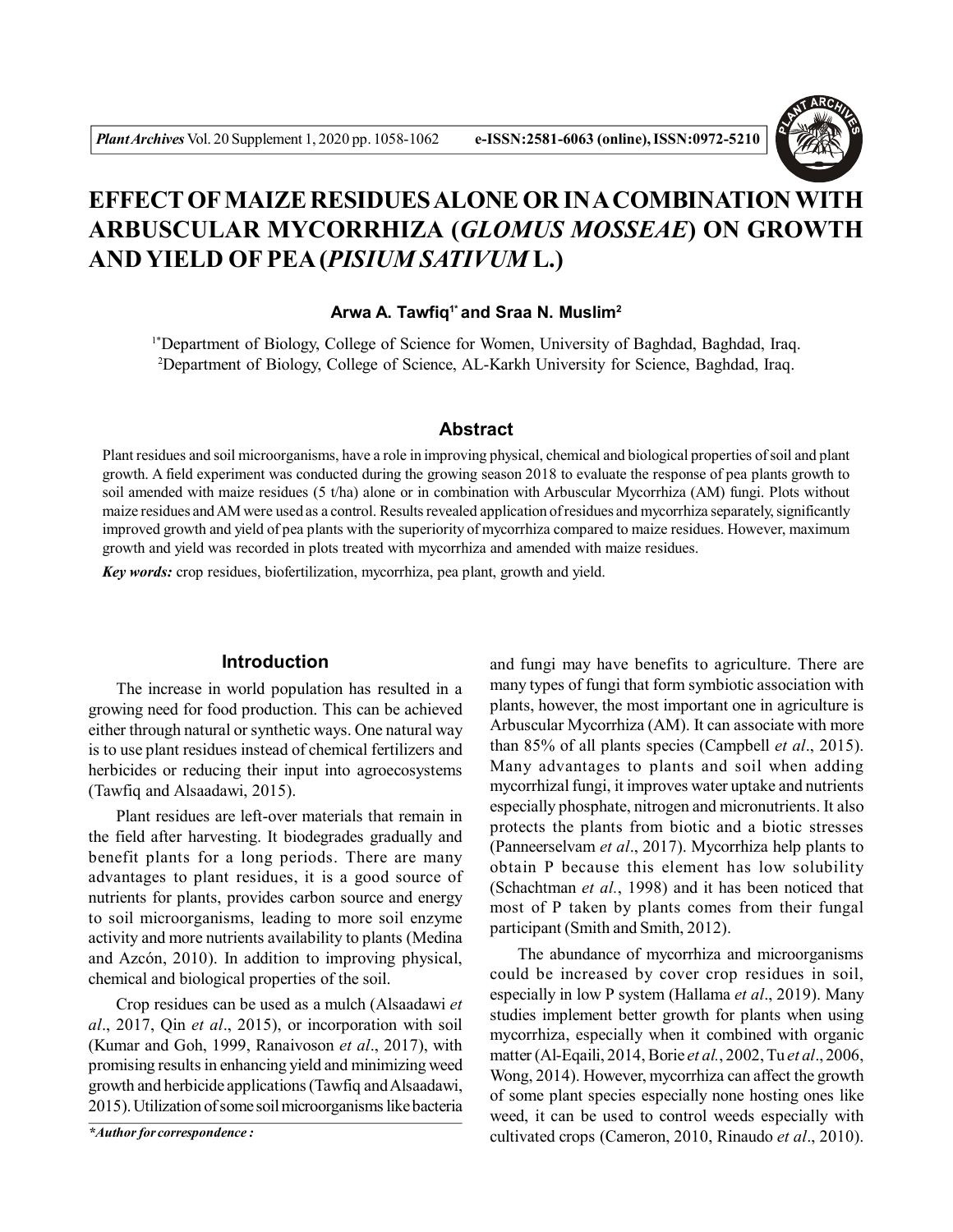This phenomenon leads to lower plant-to-weed competition and better plant growth conditions.

The present work is an attempt to use AM with plant residues in a field experiment to evaluate their effects on pea plants growth and production comparing when they used alone and in combination. Knowledge of the interactions between plant residues and mycorrhizal fungi in the field will assist in discovering better strategies for plant production by reducing reliance on synthetic fertilizers and biocides.

# **Materials and Methods**

## **Preparation of maize residues**

The study was conducted at the growing seasons of 2018 at Research Department of Horticulture Office, Ministry of Agriculture in Baghdad. Grains of maize (*Zea mays* L.) were sown on 15 July 2018 in a clay loam soil in plots measured  $2\times 2$  m, with space 75cm between rows and 30cm between plants. Nitrogen fertilizers as urea (46% N) and triple super phosphate (46%  $P_2O_5$ ) were applied to all plots as recommended for maize crop. At physiological maturity, the ears were removed and the plants were harvested and left to dry in their plots for several days under sunlight. These residues tilled twice with soil and left till the pea seeds sowing. The rate of remaining maize residues was 5 ton per hectare (t/ha).

### **Preparation of Mycorrhiza inoculums**

The Arbuscular Mycorrhizal (AM) fungi used in this experiment were *Glomus mosseae.* Field soil was sterilized in an autoclave for 30 minutes period for two days and put in 1 kg capacity plastic pots. Spores of AM were extracted according to the method described by (Smith and Smith, 1997). This extract was mixed with the upper part of the pot soil. Then five seeds of millet were sown and irrigated with water as needed. After 3 months of planting, shoot parts were cut, then the soil with roots was mixed well and used as inoculation (Matloob, 2012).

## **Effects of maize residues and AM on pea plants**

Field plots containing maize residues from the previous trial were used for the planting of pea plants in mid-October 2018. Seeds of pea were manually sown in rows with a distance of 75cm between rows and 25cm between seeds. Fertilizers were applied as recommended and irrigation as needed. All plots received equal irrigated water during the growing season.

Treatments included AM alone, maize residues alone and with AM and control treatment free from maize residues and AM. Each field plot with AM was treated on lines with 250g of mycorrhizal inoculums (spores,

hyphae and roots of the host) before sowing pea seeds.

At physiological maturity, five plants were randomly selected from the plots as data source for pea growth parameters. The traits measured were plant height (cm), number of shoots per plant, shoot dry weight, seed per pod, pod per plant, green pod yield and yield per hectare.

Both field experiments were conducted in randomized complete block design with 3 replicates. Data were statistically analyzed using analysis of variance (ANOVA) with the aid of GENSTAT computer software package. Differences among treatment means were compared using LSD at 0.05 probability level.

#### **Results**

## **Effects of maize residues and AM on some growth parameters**

Results showed the ability of both residues and AM to increase plant height, number of shoots and shoot dry weight with the superiority of AM compared to maize residues. However, when maize residues and AM were used together, these parameters were additionally enhanced (Table 1).

There is no significant difference in plant height between treatments with maize residues or AM, but there is significant increase from control with all treatments.

Growth of plants was also affected by the treatment with maize residues and AM. They exhibited significant effects on number of shoots and shoot dry weight, while their mixed incorporation with soil increased significantly these parameters over control and individual treatments as shown in table 1.

#### **Effects of maize residues and AM on yield components**

All treatments significantly increased seed, pods and green pod yield of pea plants over control (Table 2). Both sole incorporation of maize residues at rates of 5 t/ha and AM with soil increased seed per pod by 70 and 91% and pods by 91 and 149% over control, respectively. The increase in seed and pods was further improved when **Table 1:** Effect of maize residues and Arbuscular Mycorrhizal fungi (*Glomus mosseae*) alone and in combination on some pea growth parameters.

**Plant** | **No. of** | **Shoot dry Treatments height shoots weight (cm) / plant (g)** Control plants 1.3 1.3 5.3 Maize residues  $(5 t/ha$   $\qquad \qquad$  37  $\qquad$  2.3  $\qquad$  9.3 Arbuscular Mycorrhiza | 38.8 | 4.0 | 17.6 Maize residues + Arbuscular Mycorrhiza  $\begin{vmatrix} 45.6 & 6.0 \end{vmatrix}$  21.6  $LSD \leq 0.05$  3.8 1.2 1.4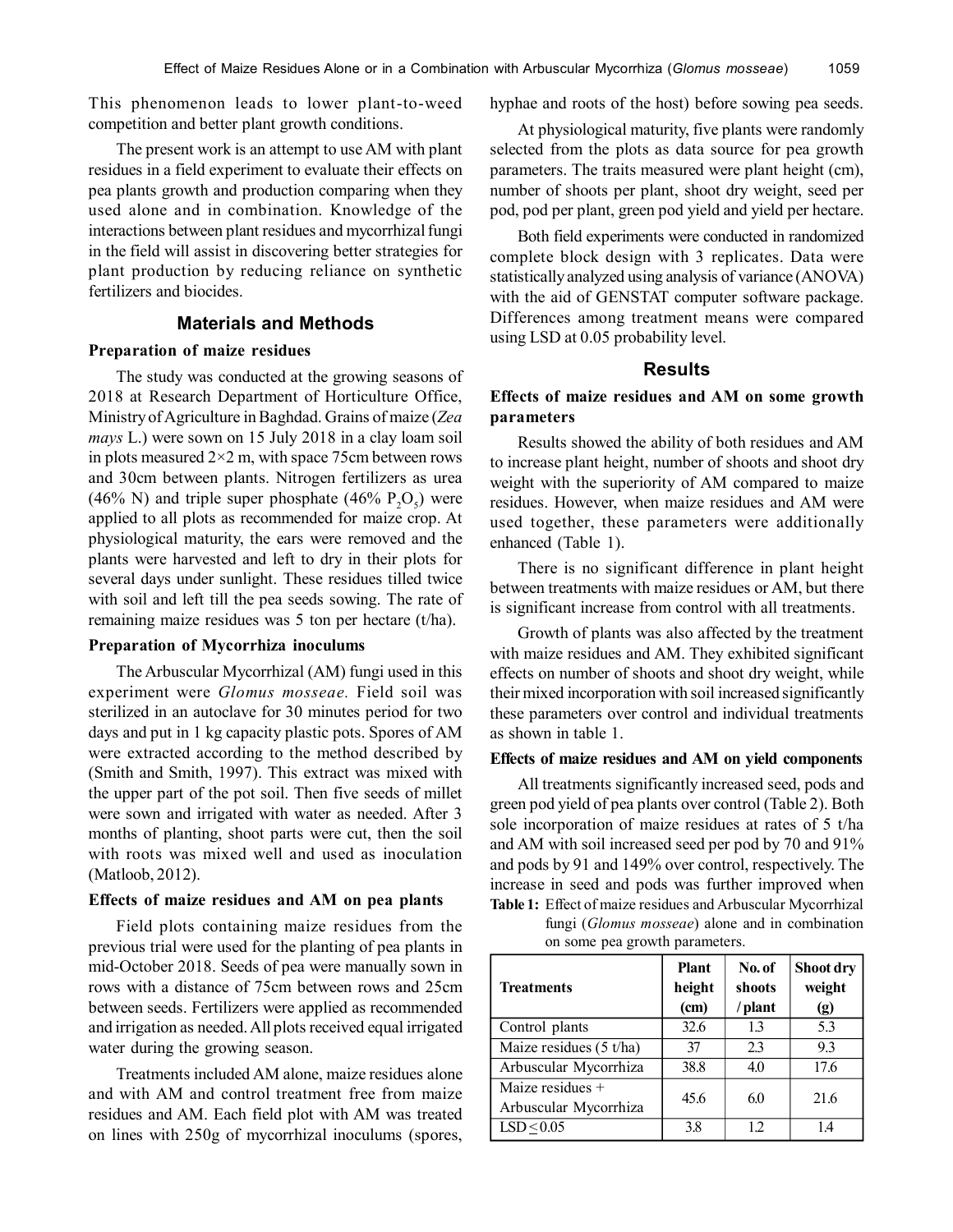

**Fig. 1:** Effect of maize residues and Arbuscular Mycorrhizal fungi (*Glomus mosseae*) alone and in combination on seed yield t/ha of pea plants. LSD  $\leq$  0.05 = 0.39.

maize residues were combined with AM. Their combination increased seed and pods by 161 and 219% over control, respectively.

The same observation was found in green pod yield per plant, which showed a considerable increase in all treatments over control. No significant differences were recorded between the application of maize residues or AM on the number of seed per pod and green pod yield per plant.

#### **Effects of maize residues and AM on seed yield**

Seed yield was enhanced by the applications of maize residues and AM. It rose from 1.43 t/ha in control to 2.93 and 3.20 t/ha in sole application of maize residues and AM respectively. Maximum seed yield was gained in the combination of maize residues and AM which reached 4.86 t/ha (Fig. 1). The increase in plant yield was attributed to the increase in the number of seed and pods per plant, which was reflected positively on the final seed yield of the crop.

# **Discussion**

Safe agriculture requires safe amendments to the soil and plants. Plant residues and Arbuscular mycorrhiza are among these amendments. Plant residues as organic material when incorporated with soil, provide minerals to plants through their gradual decay, while mycorrhizal fungi facilitate minerals acquisition by plants. This reflects by

**Table 2:** Effects of maize residues and Arbuscular Mycorrhizal fungi (*Glomus mosseae*) alone and in combination on yield components of pea plants.

| <b>Treatments</b>                         | Seed | $%$ of  |      | Pod/ $\%$ of  | Green pod       | $%$ of  |
|-------------------------------------------|------|---------|------|---------------|-----------------|---------|
|                                           | /pod | control |      | plant control | yield/plant (g) | control |
| Control                                   | 3.3  |         | 4.7  |               | 33.6            |         |
| Maize residues $(5 t/ha)$                 | 5.6  | 70      | 9.0  | 91            | 39.3            |         |
| Arbuscular Mycorrhiza                     | 6.3  | 91      | 11.7 | 149           | 40.6            | 21      |
| Maize residues +<br>Arbuscular Mycorrhiza | 8.6  | 161     | 15.0 | 219           | 45.3            | 35      |
| LSD < 0.05                                | 1.2  |         | 2    |               | 39              |         |

better plant growth and yield.

Results of present study approved that. All studied parameters increased when using maize residues and AM in the field soil either separately or in combination. There are significant increases between all the treatments and control with the superiority of AM on maize residues and combined application on sole application.

The stimulation effects suggested that the residues could provide the plants with macro and micro elements needed for plant growth through their gradual biodegradation by soil microorganisms (Abiven *et al*., 2009, Carter, 2001, Panneerselvam *et al*., 2017, Torma *et al*., 2018). Plant residues are the main source of soil organic matter and their biodegradation is critical to the productivity of the ecosystem (Kögel-Knabner, 2002).

Furthermore, humus content in soil increases their water holding capacity and microbial activities (Caravaca *et al*., 2002). Plant residues also have a role in increasing soil pH which leads to enhance mineral availability in soil and mineral acquisition by plants, increasing soil pH positively correlated with more cation concentration in plants material (Borie *et al*., 2002, Tang and Yu, 1999).

Other effects of increasing minerals in plants is attributed to the mycorrhiza, it seems that more minerals available leads to more AM development and activity. Plant residues after their decay could increase mycorrhizal activity, which was crop dependent (Al-Eqaili, 2014, Borie *et al*., 2002). There are many evidences that mycorrhizal growth increased in the presence of organic matter added to the soil (Gryndler *et al*., 2009, Hodge *et al*., 2001, Joner and Jakobsen, 1995). In spite of their role in mineral acquisition, mycorrhizal fungi could contribute in residues decomposition through its growth activity (Hodge, 2014, Wong, 2014).

Pea plants have a good response to the use of maize residues as organic matter and mycorrhizal fungi, which is manifested in plant growth and yield. Pea plants are legumes, thus mycorrhiza work on such host plants need phosphorus for nodule formation and nitrogen fixation

> (Hayman, 1986). Many legumes have rough, thick roots with short branches and benefit from mycorrhizal partnership to increase their absorbing surface (Harinikumar and Bagyaraj, 1989).

# **Conclusion**

The use of organic compounds such as plants residues and certain types of soil microorganisms like mycorrhizal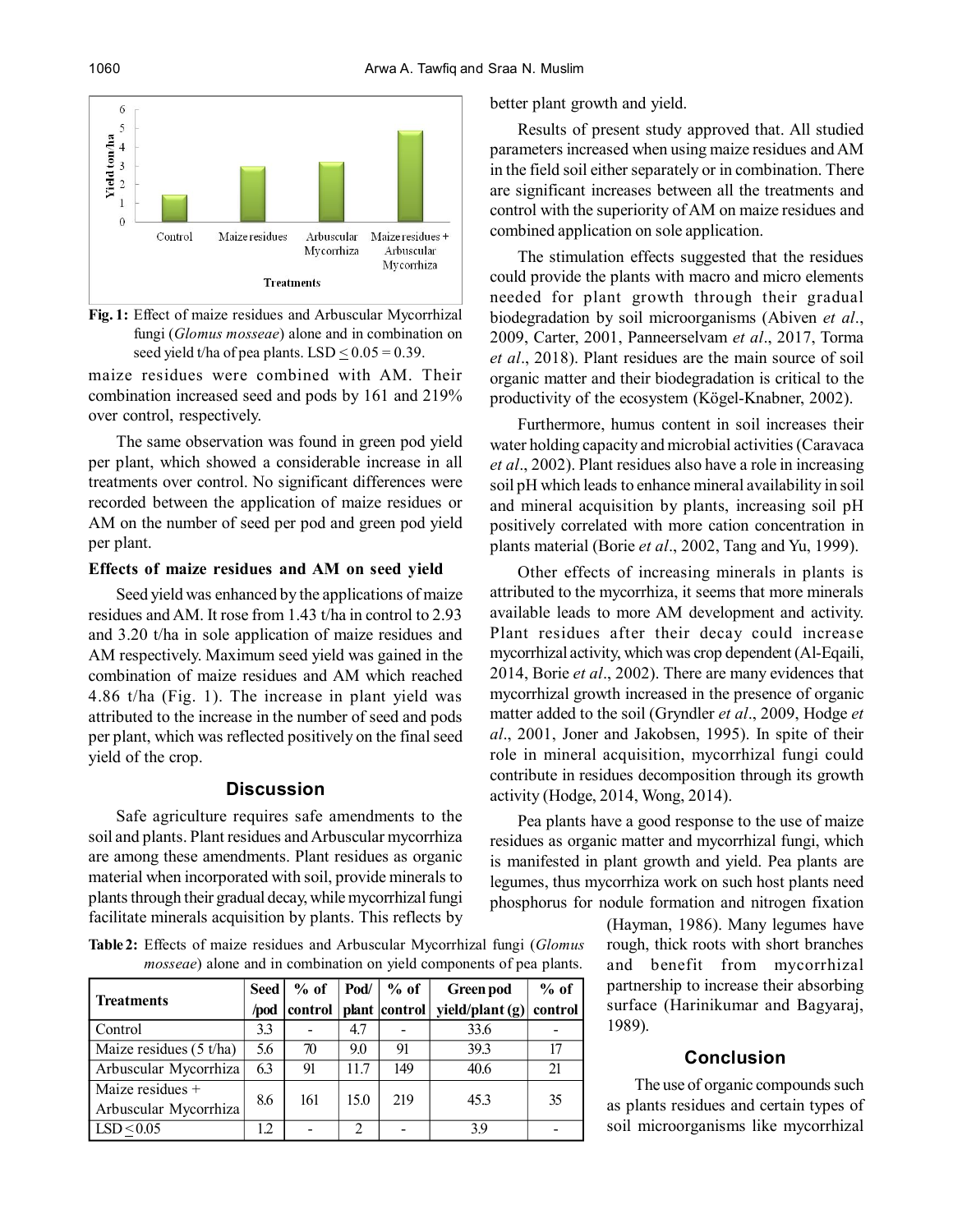fungi are an effective way to improve plant growth. The combination of organic residues with AM has better effects, it provides appropriate growth medium for growth of pea plants so that significant yield improvement over control was noticed. This cost-effective procedure can be used in agricultural systems to decrease the reliance on mineral fertilizers and improve crops productivity.

# **References**

- Abiven, S., S. Menasseri and C. Chenu (2009). The effects of organic inputs over time on soil aggregate stability-A literature analysis. *Soil Biology and Biochemistry.,* **41:** 1-12.
- Al-Eqaili, S.N.M. (2014). Integrated effect of sunflower residues and chevalier on weeds of wheat and growth of mycorrhiza. Ph.D. thesis, College of Science, University of Baghdad, Baghdad, Iraq.
- Alsaadawi, I.S., A. Tawfiq and H. Malih (2017). Effect of Allelopathic Sorghum Mulch on Growth and Yield of Faba Bean (*Vicia faba*) and Companion Weeds. *Tunisian Journal of Plant Protection.,* **12:** 123-127.
- Borie, F., Y. Redel, R. Rubio, J. Rouanet and J. Barea (2002). Interactions between crop residues application and mycorrhizal developments and some soil-root interface properties and mineral acquisition by plants in an acidic soil. *Biology and Fertility of Soils.,* **36:** 151-160.
- Cameron, D.D. (2010). Arbuscular mycorrhizal fungi as (agro) ecosystem engineers. *Plant and soil.,* **333:** 1-5.
- Campbell, N.A. *et al*., (2015). Biology: a global approach, 10th ed., global ed edn (Boston, MA: Pearson).
- Caravaca, F., J. Barea, D. Figueroa and A. Roldán (2002). Assessing the effectiveness of mycorrhizal inoculation and soil compost addition for enhancing reafforestation with Olea europaea subsp. sylvestris through changes in soil biological and physical parameters. *Applied Soil Ecology.,* **20:** 107-118.
- Carter, M. (2001). Organic matter and sustainability. Sustainable management of soil organic matter, 9-22.
- Gryndler, M., H. Hršelová, T. Cajthaml, M. Havránková, V. Rezácová, H. Gryndlerová and J. Larsen (2009). Influence of soil organic matter decomposition on arbuscular mycorrhizal fungi in terms of asymbiotic hyphal growth and root colonization. *Mycorrhiza.,* **19:** 255-266.
- Hallama, M., C. Pekrun, H. Lambers and E. Kandeler (2019). Hidden miners-the roles of cover crops and soil microorganisms in phosphorus cycling through agroecosystems. *Plant and soil.,* **434:** 7-45.
- Harinikumar, K. and D. Bagyaraj (1989). Effect of cropping sequence, fertilizers and farmyard manure on vesiculararbuscular mycorrhizal fungi in different crops over three consecutive seasons. *Biology and Fertility of Soils.,* **7:** 173-175.
- Hayman, D. (1986). Mycorrhizae of nitrogen-fixing legumes. *MIRCEN journal of applied microbiology and*

*biotechnology.,* **2:** 121-145.

- Hodge, A. (2014). Interactions between arbuscular mycorrhizal fungi and organic material substrates. In Advances in applied microbiology (Elsevier), 47-99.
- Hodge, A., C.D. Campbell and A.H. Fitter (2001). An arbuscular mycorrhizal fungus accelerates decomposition and acquires nitrogen directly from organic material. *Nature.,* **413:** 297.
- Joner, E. and I. Jakobsen (1995). Growth and extracellular phosphatase activity of arbuscular mycorrhizal hyphae as influenced by soil organic matter. *Soil Biology and Biochemistry.,* **27:** 1153-1159.
- Kögel-Knabner, I. (2002). The macromolecular organic composition of plant and microbial residues as inputs to soil organic matter. *Soil biology and biochemistry.,* **34:** 139-162.
- Kumar, K. and K. Goh (1999). Crop residues and management practices: effects on soil quality, soil nitrogen dynamics, crop yield, and nitrogen recovery. In Advances in agronomy (Elsevier), 197-319.
- Matloob, A.A.A.H. (2012). Determination of the causes of bean foot and root rot disease and evaluation of the efficacy of some biocontrol agents in their control. Ph.D. thesis, College of Agriculture, University of Baghdad, Baghdad, Iraq.
- Medina, A. and R. Azcón (2010). Effectiveness of the application of arbuscular mycorrhiza fungi and organic amendments to improve soil quality and plant performance under stress conditions. *Journal of soil science and plant nutrition.,* **10:** 354-372.
- Panneerselvam, P., U. Kumar, T.C.K. Sugitha, C. Parameswaran, S. Sahoo, A.K. Binodh, A. Jahan and A. Anandan (2017). Arbuscular Mycorrhizal Fungi (AMF) for Sustainable Rice Production. In Advances in Soil Microbiology: Recent Trends and Future Prospects: Volume 2: Soil-Microbe-Plant Interaction, T.K. Adhya, B.B. Mishra, K. Annapurna, D.K. Verma, and U. Kumar, eds. (Singapore: Springer Singapore), 99-126.
- Qin, W., C. Hu and O. Oenema (2015). Soil mulching significantly enhances yields and water and nitrogen use efficiencies of maize and wheat: a meta-analysis. *Scientific reports.,* **5:** 16210.
- Ranaivoson, L., K. Naudin, A. Ripoche, F. Affholder, L. Rabeharisoa and M. Corbeels (2017). Agro-ecological functions of crop residues under conservation agriculture. A review. Agronomy for Sustainable Development **37:** 26.
- Rinaudo, V., P. Bàrberi, M. Giovannetti and M.G. van der Heijden (2010). Mycorrhizal fungi suppress aggressive agricultural weeds. *Plant and soil.,* **333:** 7-20.
- Schachtman, D.P., R.J. Reid and S.M. Ayling (1998). Phosphorus uptake by plants: from soil to cell. *Plant physiology.,* **116:** 447-453.
- Smith, F. and S. Smith (1997). Tansley review no. 96 structural diversity in (vesicular)–arbuscular mycorrhizal symbioses.